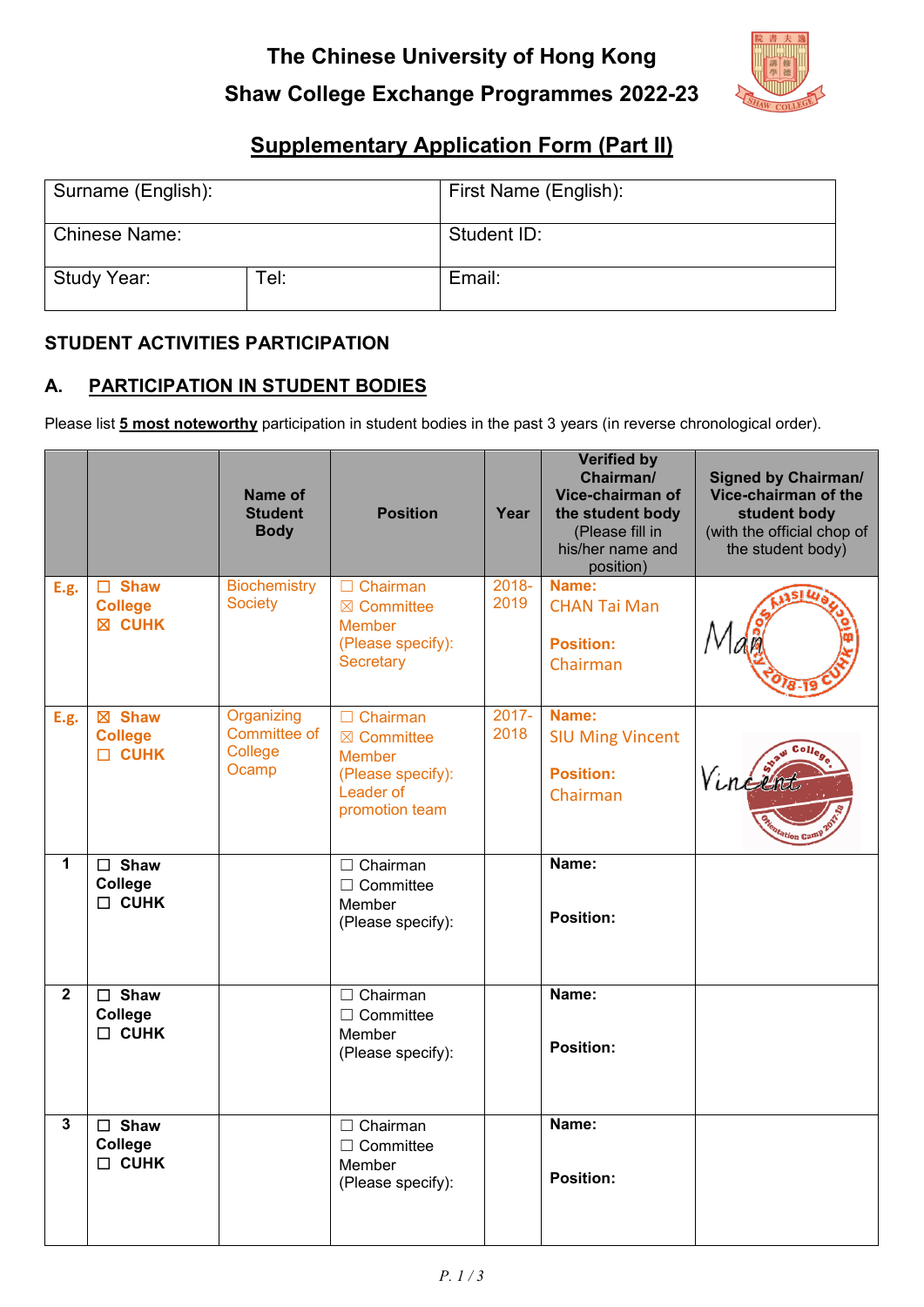| 4 | $\Box$ Shaw<br><b>College</b><br>$\Box$ CUHK    | $\Box$ Chairman<br>$\Box$ Committee<br>Member<br>(Please specify): | Name:<br><b>Position:</b> |  |
|---|-------------------------------------------------|--------------------------------------------------------------------|---------------------------|--|
| 5 | $\square$ Shaw<br><b>College</b><br>$\Box$ CUHK | $\Box$ Chairman<br>$\Box$ Committee<br>Member<br>(Please specify): | Name:<br><b>Position:</b> |  |

## **B. PARTICIPATION IN EXTRA-CURRICULAR ACTIVITIES**

(e.g. Cultural Integration Ambassador of Shaw College, organizer / helper in College event or programme)

| <b>Organizing Unit</b> | <b>Position</b> | <b>Description</b> | Period |
|------------------------|-----------------|--------------------|--------|
|                        |                 |                    |        |
|                        |                 |                    |        |
|                        |                 |                    |        |
|                        |                 |                    |        |
|                        |                 |                    |        |
|                        |                 |                    |        |
|                        |                 |                    |        |
|                        |                 |                    |        |
|                        |                 |                    |        |
|                        |                 |                    |        |
|                        |                 |                    |        |
|                        |                 |                    |        |
|                        |                 |                    |        |
|                        |                 |                    |        |
|                        |                 |                    |        |

#### **IMPORTANT NOTES:**

- 1. All records of your claimed participation in student bodies must be signed by the Chairman or Vice-chairman of the student bodies with the student bodies' official chops. If you are the Chairman of the student body, you are required to seek for the verification from the Vice-chairman, and vice versa. Entries with incomplete information will not be counted.
- 2. The following entries or responsibilities will not be counted towards Student Activity Participation:
	- Shaw College Student Union membership in College Committees
	- Paid services for College or University activities
	- Training courses / interest classes
	- University exchange programmes
	- Mentorship programmes
	- If the student is already a member of a department society, his/her role in the organizing committee of the same department orientation camp will not be counted
- 3. Shaw College reserves the right to provide your record of claimed participation in student bodies to relevant parties to verify.
- 4. Please ensure that your provided information is accurate and complete. Any misrepresentation will result in disqualification of your application for admission and subsequent participation in the exchange programme, as well as disciplinary action by the College and the University.